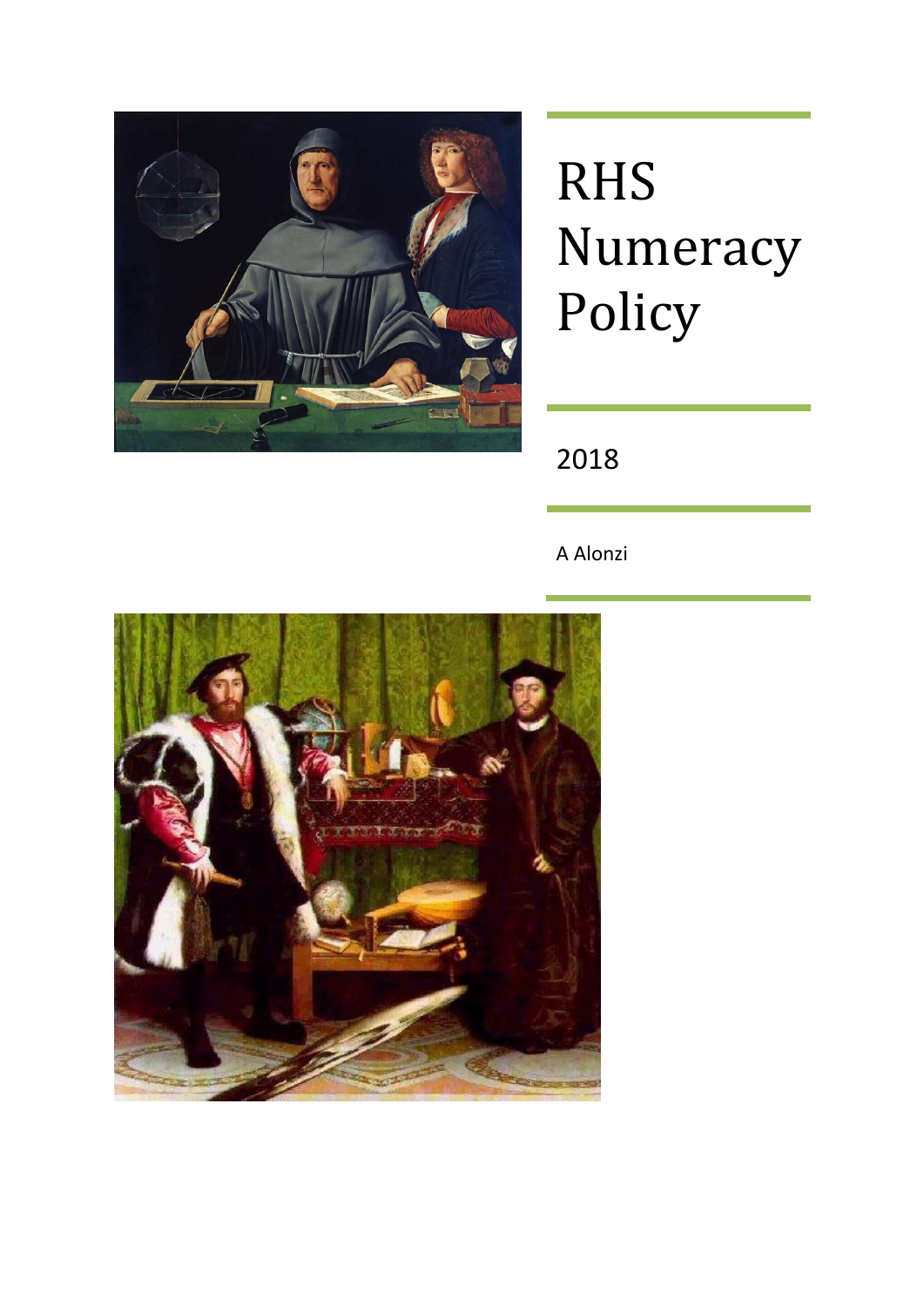## **RHS Numeracy Policy**

[Numeracy is] on one hand … an understanding of the scientific approach to the study of phenomena –observation, hypothesis, experiment, verification. On the other hand … to think quantitatively, to realise how far our problems are problems of degree even when they appear as problems of kind. Statistical ignorance and statistical fallacies are quite as widespread and quite as dangerous as the logical fallacies which come under the heading of illiteracy. However able a boy may be … if his numeracy has fallen short at the usual fifth form level, he is in danger of relapsing into innumeracy.

#### **[Crowther Report, 1959]**

We would wish the word 'numerate' to imply the possession of two attributes. The first of these is 'at homeness' with numbers and an ability to make use of mathematical skills which enables an individual to cope with the practical mathematical demands of his everyday life. The second is an ability to have some appreciation and understanding of information which is presented in mathematical terms, for instance in graphs, charts or tables or by reference to percentage increase or decrease. Taken together, these imply that a numerate person should be expected to be able to appreciate and understand some of the ways in which mathematics can be used as a means of communication. Our concern is that those who set out to make pupils 'numerate' should pay attention to the wider aspects of numeracy and not be content merely to develop the skills of computation. **[Mathematics Counts (Cockroft Report), 1982]**

Numeracy is the confidence and competence to apply mathematical skills in routine and unfamiliar contexts. It involves having the mathematical skills necessary to be a full contributor to society and the economy, including those central to personal financial literacy, and having the disposition to think mathematically in everyday situations, including those arising in future employment. It involves the development of an understanding of key mathematical concepts and inter-connectedness, the systematic development of reasoning and problem-solving skills, the proficient and appropriate use of methods and procedures (formal and informal, mental and written).

#### **[DENI: A Strategy for Raising Achievement in Literacy and Numeracy – Consultation Document, 2008]**

Numeracy is the ability to apply appropriate mathematical skills and knowledge in familiar and unfamiliar contexts and in a range of settings throughout life, including the workplace.

**[DENI:** *Count, Read: Succeed***, 2011]**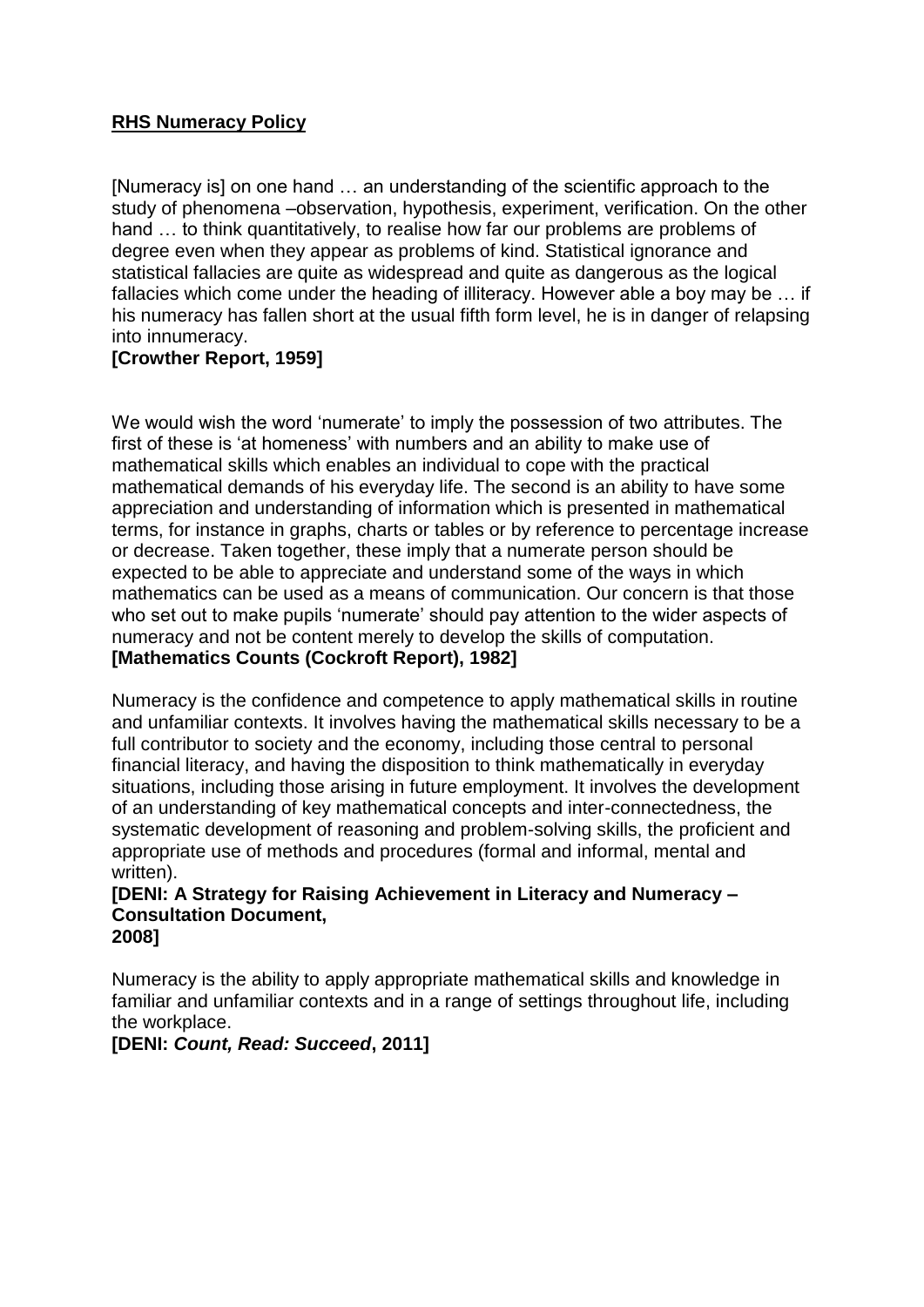# **Definition**

Numeracy refers to a competence in the mathematical skills needed to cope with everyday life and an understanding of information presented mathematically, e.g. in graphs, charts, or tables.

This includes:

- the ability to carry out basic calculations efficiently and accurately, either mentally or with pencil and paper as appropriate;
- the ability to apply knowledge of number to both familiar and new circumstances and to use it in the solution of problems;
- the ability to understand and use units of measurement of length, mass, capacity and time;
- the ability to understand and use information presented in mathematical forms, including graphs, tables and charts.
- the ability to make rational choices based on numerical information.

# **Rationale**

In achieving the primary aim of the curriculum at Rugby High School of empowering our students to achieve the very best of which they are capable, we commit ourselves to developing students' skill in numeracy to the very highest standard. Whilst the need for sound numeracy skills for education and employment cannot be understated, it is recognised that proficiency in numeracy can enhance a pupil's general cognitive processing capabilities, including logical and deductive reasoning, as well as her capacity for the appreciation of aesthetic order.

We recognise that the effective implementation of a numeracy policy is a factor in improving teaching and learning and raising achievement and are committed to developing these skills across the curriculum.

We recognise the importance of numeracy in making life choices from budgeting to pensions, investments and mortgages.

#### **Aims**

- to ensure that difficulties with numeracy do not act as barrier to achievement across the curriculum;
- to raise teacher awareness about the ways in which their work with students contributes to the development of students' numeracy skills;
- to help raise students' own expectations of achievement;
- to ensure lessons, where appropriate, are structured suitably in ways that support and stimulate the development of numeracy skills;
- to monitor and evaluate the impact of common goals and clear, shared expectations of students' ability to present and interpret mathematical information.
- to ensure that numeracy skills do act across the curriculum; that links are made clear to students and that skills and knowledge are transferable.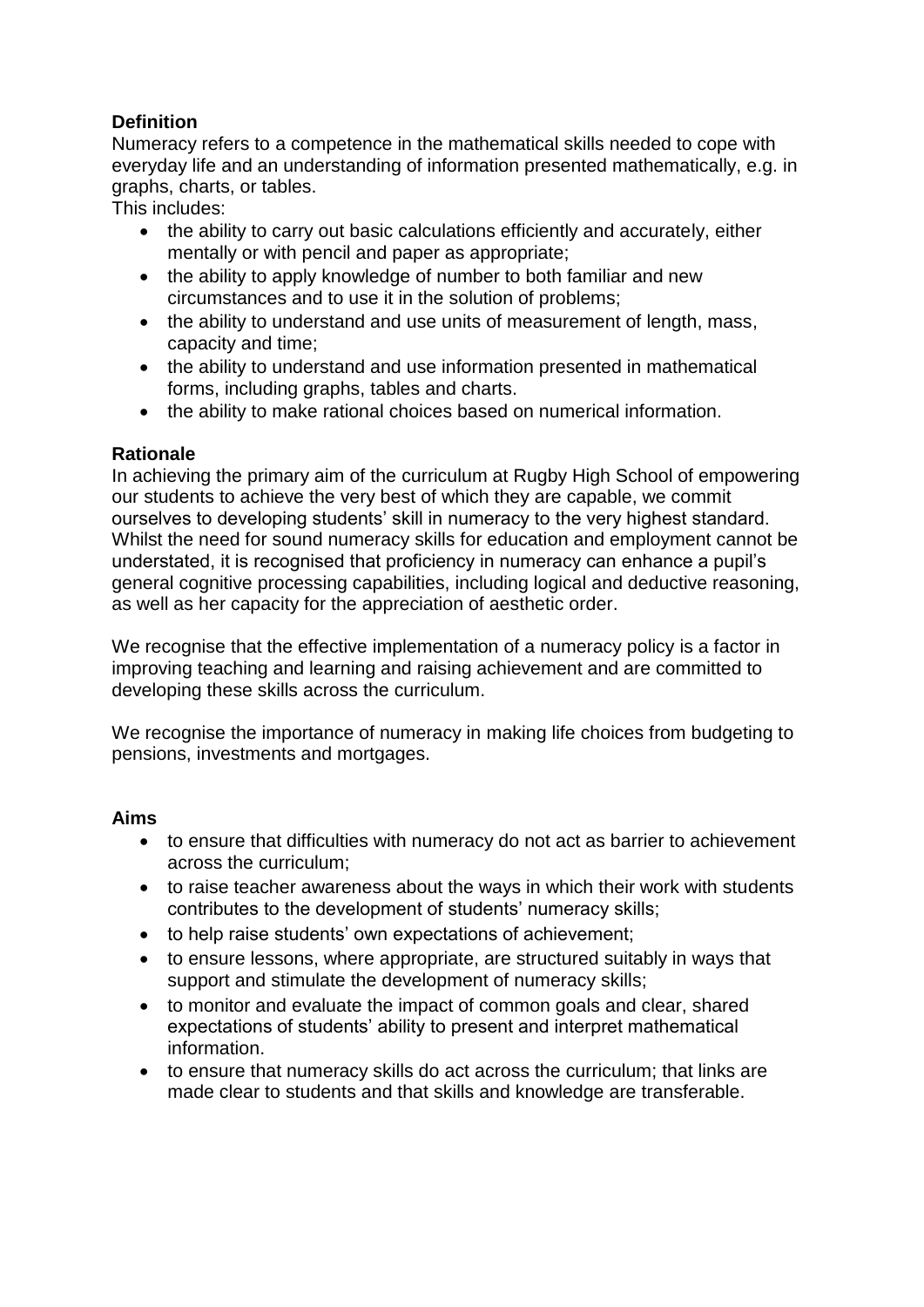# **Roles and Responsibilities**

#### **Teachers should:**

- use and explain mathematical vocabulary whenever it will enhance students' knowledge, skills and understanding of the topic;
- never state "they were no good at mathematics" when younger;
- use and explain appropriate calculations whenever it will enhance students' knowledge and understanding of the topic;
- wherever possible use familiar methods with students;
- realise that the cognitive understanding of Domain Specific knowledge supports the idea that any mathematical skill required in a lesson almost certainly needs covering within that lesson.

#### **Teachers of all subjects should encourage students to:**

- make correct use of mathematical vocabulary when providing oral and written answers or when asking questions;
- be positive when delivering mathematical content about its importance and present it in a way that does not increase anxiety – "You'll hate this it's maths, so it's hard";
- set their work out systematically and with care;
- expect students to estimate an answer before doing a calculation;
- use calculators appropriately.
- communicate concerns with regard to achievement to Heads of Department and where necessary wider methods of intervention are employed.

#### **Monitoring**

Marking of work undertaken by subject teachers ensures that the application of numeracy skills does not act as a barrier to learning. Where the outcomes of ongoing monitoring raise concerns, provision should be adapted within the classroom, along with additional intervention where necessary.

#### **Numeracy Policy in Practice**

At RHS we adopt a co-ordinated approach to the development of numeracy skills across the curriculum by adhering to the following general principles for the development of numeracy:

- Teaching strategies employed across the curriculum promote the understanding of a technique as well as its application and not just the mechanical processes involved.
- There is a uniformity of approach to mathematical content across all subjects.
- When mathematical vocabulary is used, it is used accurately.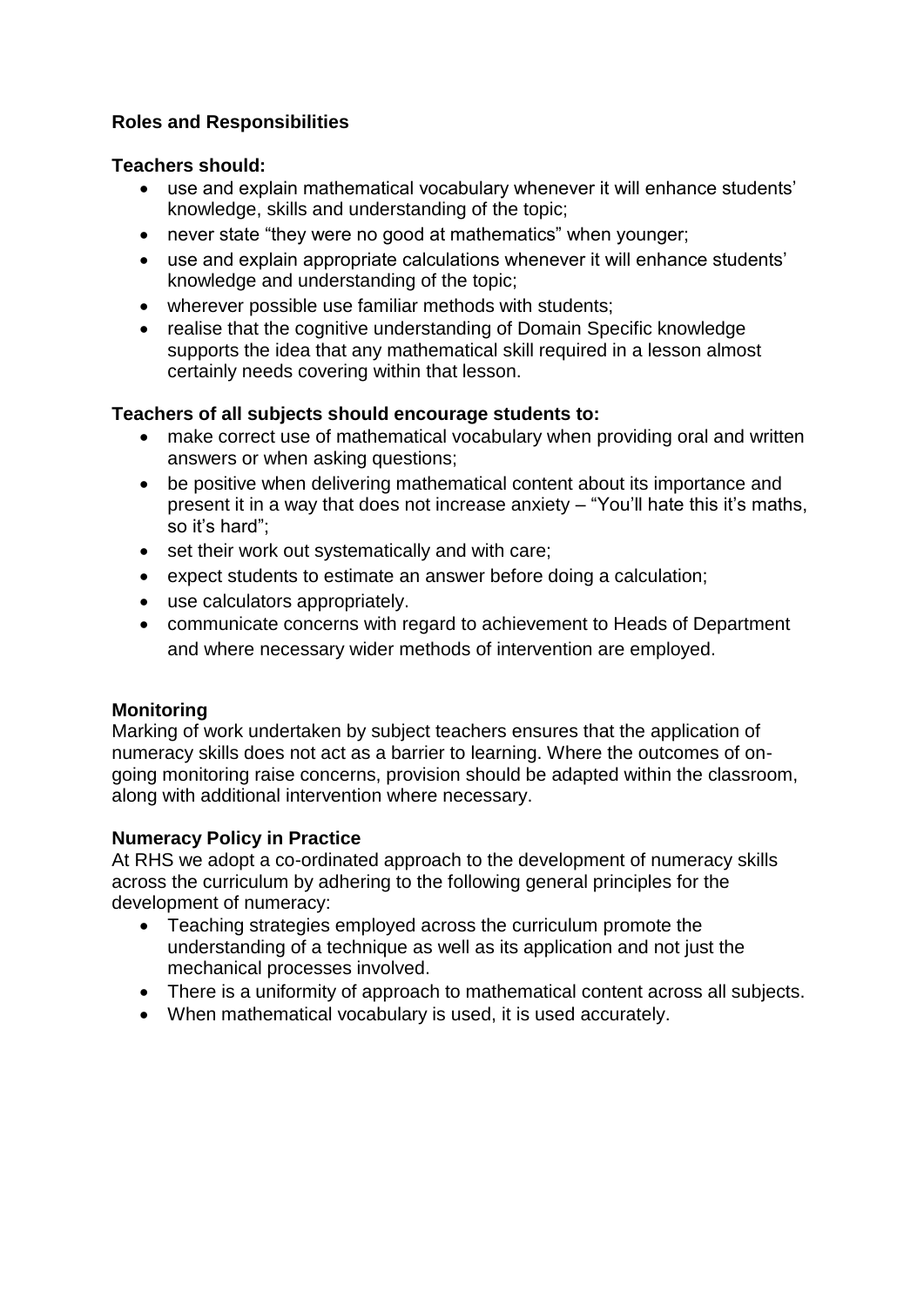In general, teachers in the Mathematics department will:

- be aware of the mathematical techniques used in other subjects and provide assistance and advice to other departments, so that a correct and consistent approach is used in all subjects;
- provide information to other subject teachers on appropriate expectations of students and difficulties likely to be experienced in various age and ability groups;
- through liaison with other teachers, attempt to ensure that students have appropriate numeracy skills by the time they are needed for work in other subject areas;
- seek opportunities to use topics and examination questions from other subjects in mathematics lessons.

Teachers in departments other than Mathematics will:

- ensure that they are familiar with correct mathematical language, notation, conventions and techniques, relating to their own subject, and encourage students to use these correctly;
- be aware of appropriate expectations of students and difficulties that might be experienced with numeracy skills;
- provide information for mathematics teachers on the stage at which specific numeracy skills will be required for particular groups;
- provide resources for mathematics teachers to enable them to use examples of applications of numeracy relating to other subjects in mathematics lessons.

Removed specific guidance for marking to be replaced with a principle –

Calculations and work of a mathematical nature should always be checked and if it is correct then simply mark it as so. If an error is found then you need to decide if it is a misconception or not. If there are many examples this should be straight forward, as a misconception is likely to occur repeatedly. If it's one question it may be worth checking students' understanding either with an extra question or conversation. A misconception could result in a change of planning to go over it again, a few practice questions at the start of subsequent lessons to see if it was a misconception, or extra questions specifically for the student in question. The exact details of this are left to individual departments to decide the most effective method of structuring feedback.

Diagrams ideally follow the following guidelines:

- graphs drawn in pencil;
- axes labelled with title and, where appropriate, units;
- 'notch' against axis for each graduation;
- $\bullet$  title for graphs;
- all information from question transferred to diagram;
- tuler:
- interpretation no data-handling graphs without some comment on what they show.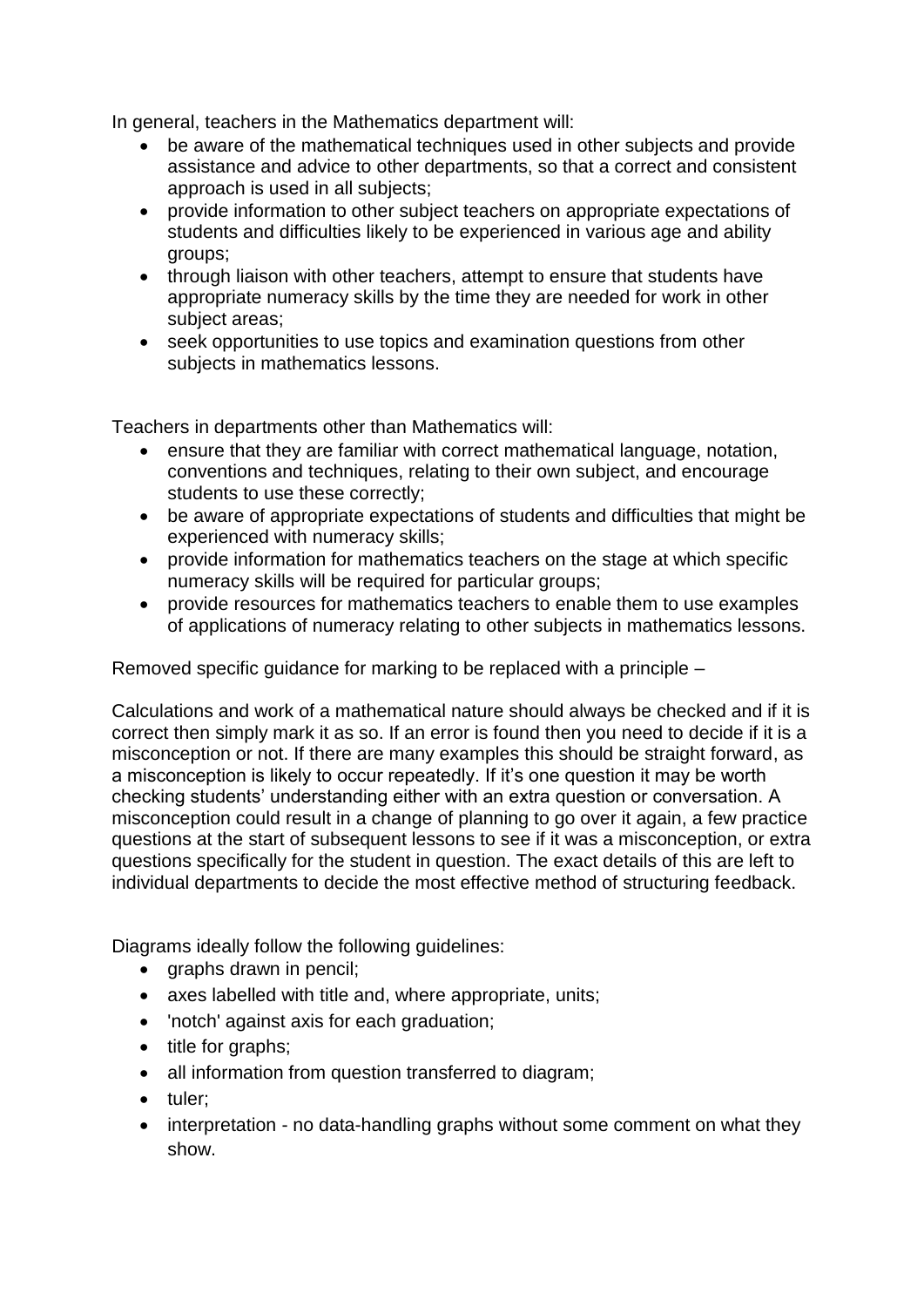It is apparent that many of the baseline numerical skills that departments need are covered in yr 7, or previously in primary school. See Appendix A and Appendix B.

#### **Use of Calculators**

From Year 7 onwards, every pupil will need to have her own scientific calculator in Mathematics lessons and for homework. Although we cannot insist on them having a certain calculator it is made clear in paperwork sent to parents that the Casio FX-95 is the preferred model. It is understood that the use of a calculator is often essential in advanced work but its appropriate use must be monitored by the teacher. In particular when setting tasks involving calculations, teachers must decide whether the use of a calculator is banned, ignored, allowed, encouraged or compulsory and must communicate this to pupils. In making this decision, teachers should ensure that pupils have sufficient understanding of the calculation to decide the most appropriate method: mental, pencil and paper or calculator.

#### **Departmental Support:**

To help implement and support numeracy skills within departments the maths department can be approached for aid on the following:

- aid with any numeracy needs that teachers have, supporting any lack of confidence
- advise on which skills pupils will have at different years.
- suggest how numeracy skills could be taught or where they could be incorporated.

The following Appendices contain topics important to other subjects and when they are taught in mathematics at RHS. Given the research on transferable skills and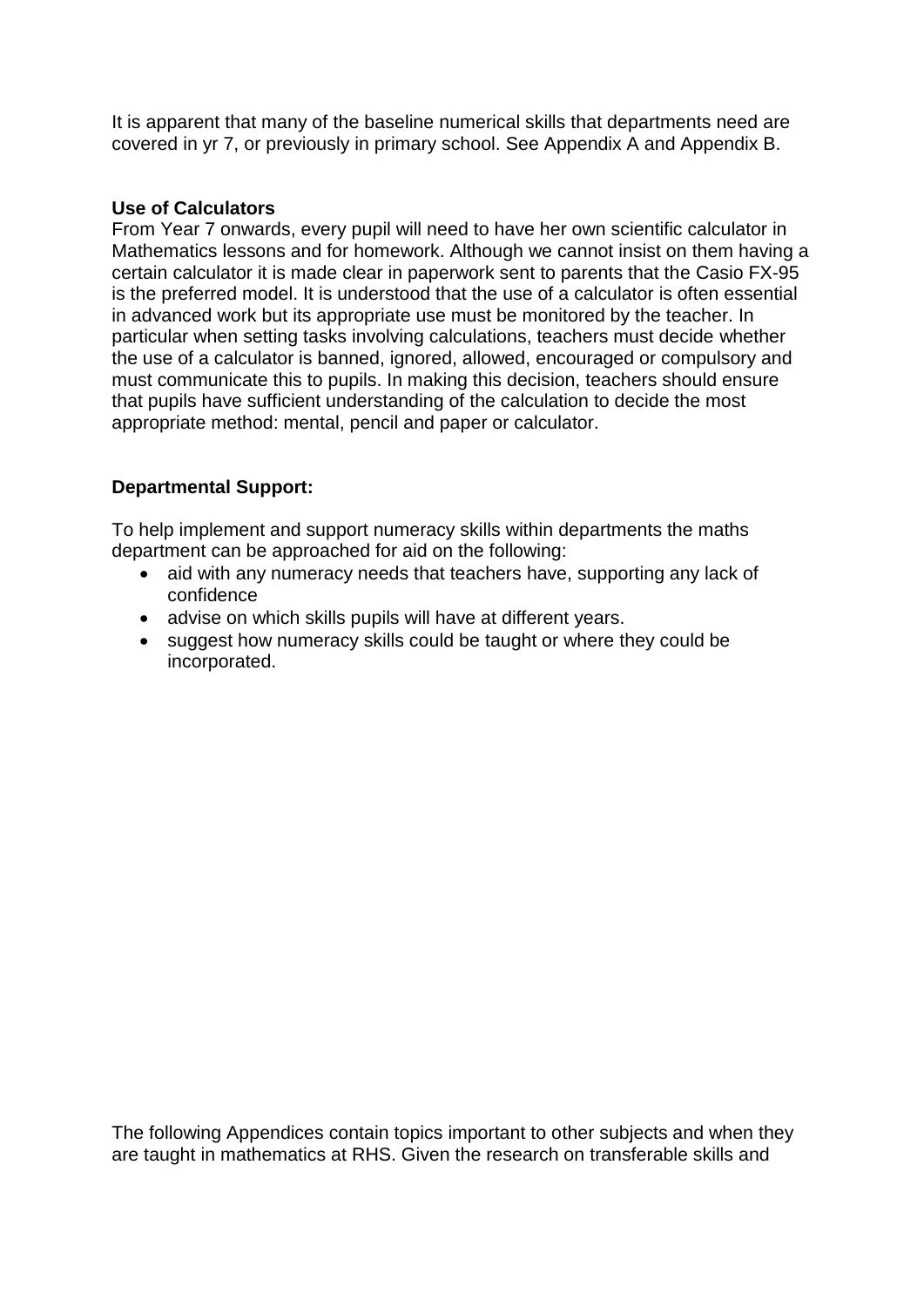novice learners if a topic is key to success in your subject you need to assume limited/no knowledge (i.e. gradients of curves/lines in science)

# **Appendix A – Baseline Skills (Consolidated in Year 7)**

The following skills are those which pupils will have had experience of developing throughout Primary

School. They **should**:

- have a sense of the size of a number and where it fits in the number system;
- know number bonds by heart e.g. tables, doubles and halves;
- use what they know by heart to work out answers mentally;
- calculate accurately and efficiently using a variety of strategies, both written and mental;
- recognise when and when not to use a calculator; using it efficiently if needs be;
- make sense of number problems, including non-routine problems, and recognise the operations needed to solve them;
- explain their methods and reasoning using correct mathematical terms;
- judge whether their answers are reasonable, and have strategies for checking;
- suggest suitable units for measuring;
- make sensible estimates for measurements;
- explain and interpret graphs, diagrams, charts and tables;
- use the numbers in graphs, diagrams, charts and tables to predict outcomes.

#### **Appendix B – Further Skills (Developed in Yr7)**

By the end of Year 7, pupils should:

- have a sense of the size of a number and where it fits into the number system;
- recall mathematical facts confidently;
- calculate accurately and efficiently, both mentally and with pencil and paper, drawing on a range of calculation strategies;
- use proportional reasoning to simplify and solve problems;
- use calculators and other ICT resources appropriately and effectively to solve mathematical problems, and select from the display the number of figures appropriate to the context of a calculation;
- use simple formulae and substitute numbers in them;
- measure and estimate measurements, choosing suitable units and reading numbers correctly from a range of meters, dials and scales;
- calculate simple perimeters, areas and volumes, recognising the degree of accuracy that can be achieved;
- understand and use measures of time and speed, and rates such as £ per hour or miles per litre;
- draw plane figures to given specifications and appreciate the concept of scale in geometrical drawings and maps;
- understand the difference between the mean, median and mode and the purpose for which each is used;
- collect data, discrete and continuous, and draw, interpret and predict from graphs, diagrams, charts and tables;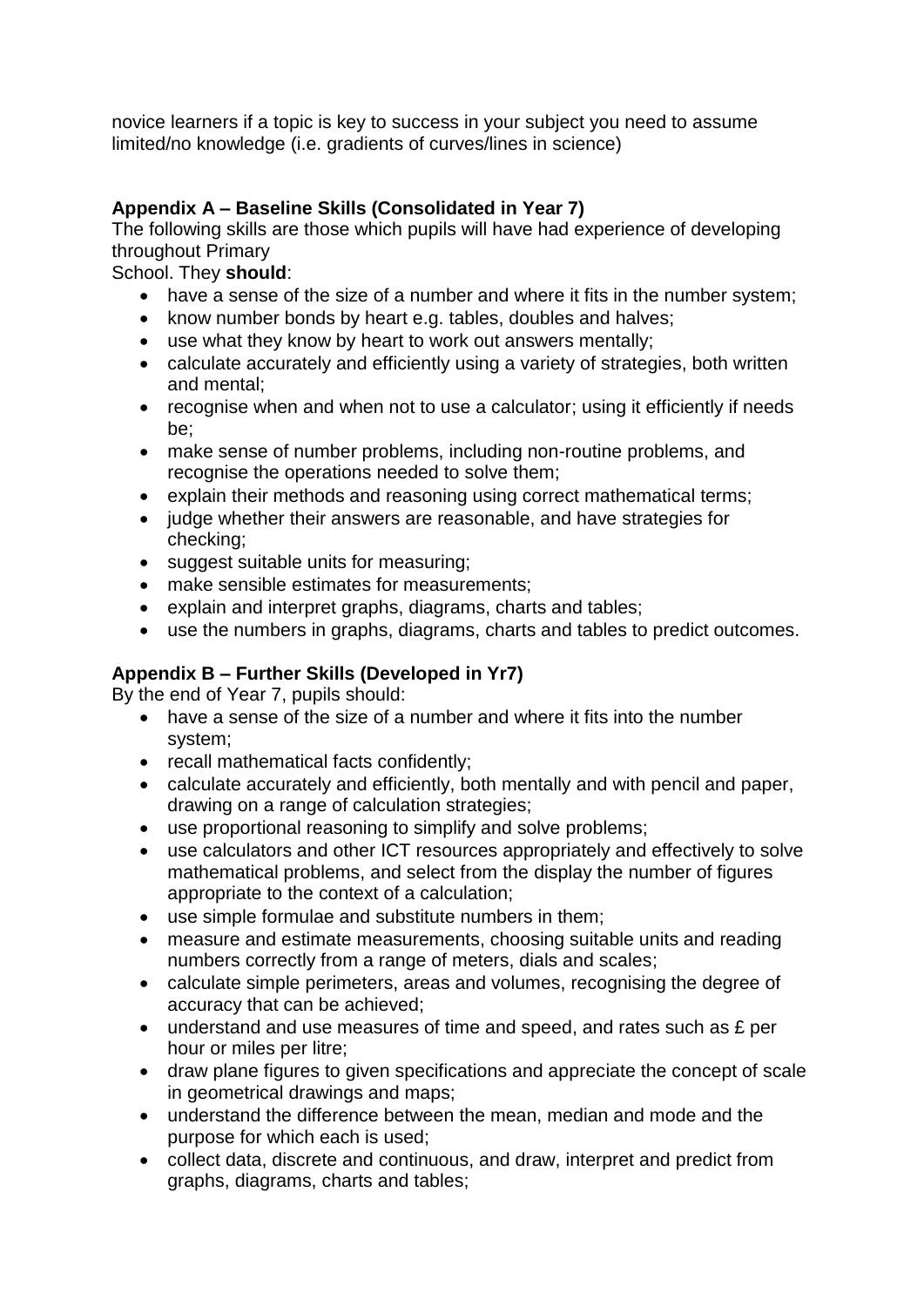- have some understanding of the measurement of probability and risk;
- explain their methods, reasoning and conclusions, using correct mathematical terms;
- judge the reasonableness of solutions and check them when necessary;
- give their results to a degree of accuracy appropriate to the context.

# **Appendix C – Developed by yr8**

By the end of Year 9, pupils should:

- have fully grasped probabilities, understanding its measurement and links to likely outcomes, including "And" events;
- make informed choices about purchases given appropriate information;
- calculate an items original price given a sale price and the discount;
- be as comfortable with negative numbers as they are with Natural Numbers;
- be able to work with linear proportionality;
- use compound units such as speed, density and pressure
- use Standard Index form when necessary.
- Be able to round to a suitable degree of accuracy either with decimal places or significant figures.

# **Appendix D – Developed by yr11**

By the end of Year 11, pupils should:

- be able to use and interpret more complex statistical diagrams and calculations, such as histograms, cumulative frequency diagrams, stratified sampling and interquartile range;
- understand the degree of accuracy of a rounded answer.